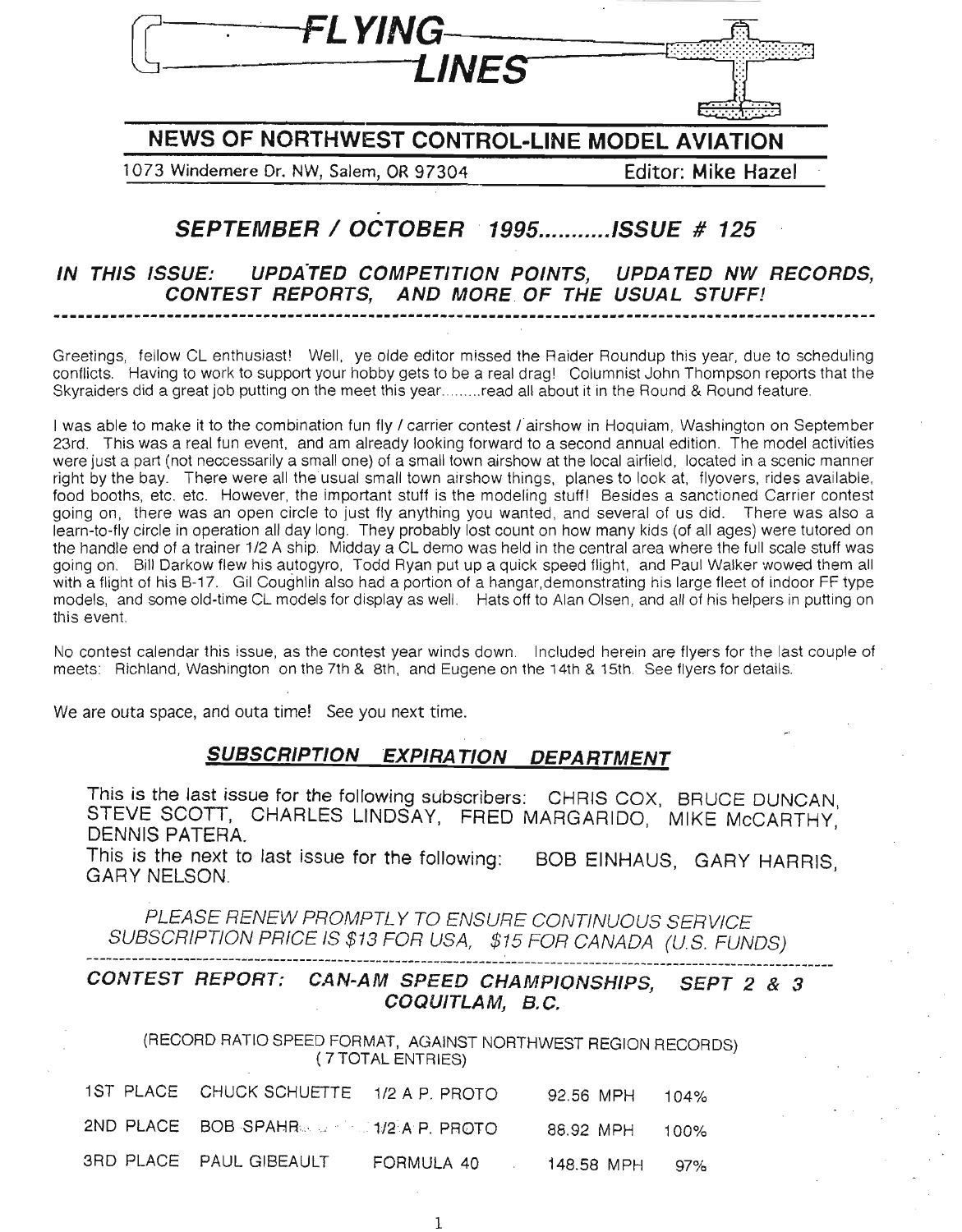

Modeling thought for the month:<br>"If anything is used to its full potential, it will *break.* – Poulsen's Prophesy

# **Rounding up the Roundup**<br>**It's the Northwest's rite of autumn. The Raider**

Roundup. .

We gathered in greater force than last year  $-55$ competitors of all CL modeling stripes  $-$  in at the Boeing Aerospace Center in Kent, Wash., over the weekend of Sept. 16-17.

This is a contest that is improving, and destined for growth if the current trend continues. Dave Gardner and his Seattle Skyraiders crew did an excellent job this year putting on Washington's biggest annual meet.

The weather was overcast but not cold  $-$  perfect for flying. Very little breeze, and no hot sun baking us all day.

The site was improved as well. A new speed circle at the far south end of the Boeing parking lot, had a new pylon installation. It was a better surface for the speed planes and spread out the activity, making more room at the north end for stunt and other activities. Also got those noisy jets away from the peaceful environs of the aerobatics circle.

The contest also made use of a grass area next to the new speed circle for combat. It was a little lumpy but allowed the combat to take place at the same field as the other events, a boon to fliers trying to participate in more than one activity.

Combat, a late addition to the schedule, turned out to be a hit. The growing new SO-mph event drew 14 entries, making it the highest-entered category.

Numbers were down in the racing circle but activity was pretty good and there are good signs for next year. Northwest Sport Race, inadvertently left off the schedule the past two years, is likely to be back next next year. Northwest Sport Race, inadvertently left off<br>the schedule the past two years, is likely to be back next<br>year. Racing entry indicated a continuing interest in

Northwest Goodyear. Suggestions in this column in the past that maybe the event was on its way out of existence seem to be proving unfounded. Though it was dropped from the Really Racing schedule for Eugene in October, it probably will be back at that contest in '96, and will be on the Regionals schedule as usual.

The big racing hit was Clown Race with 10 entries, and all of them pretty good. An experiment with  $7-1/2$  minute heats proved to be wildly successful, getting the event over in a reasonable time and providing some excellent racing. The feature was a real bona fide donnybrook between excellent entries. (Look for Clown Race on next year's Northwest Regionals Friday schedule.)

Aerobatics was, well, gorgeous, due to the work of some of the finest builders in the hobby. Chris Cox's Kestrel, Bob Parker's Impact and Alice Cotton-Royer's Demeter simply must be seen in person to. be appreciated. A slightly modified point breakdown mixed fliers a little differently in their skill classes.

It was a ho-hum event in Carrier  $-$  just another record for Todd Ryan, this time the national senior profile record. Nothing newsworthy here; it'll be headlines when Todd *doesn't* break some kind of record. It *was* newsworthy, however, to note a strong entry in all the classes.

All in all, it was the kind of contest that makes you look forward to coming back for next year.

The contest trail isn't at it's end for the year, by the way.

Don't forget about the Columbia Basin Balsa Bashers' Desert Carrier Bash on Oct. 7-8, in Richland, Wash. Besides carrier, there's racing and old-time stunt. In Eugene, Ore., the following weekend, Oct. 14-15 is the Really Racing/Fall Follies contest. All sorts of racing on Saturday and precision aerobatics on Sunday. See the calendar in this newsletter for details on both contests. There also was talk of some sort of a combat contest series during the winter featuring 80 mph and/or 1/2-A. Information should be forthcoming from Jeff Rein and Buzz Wilson.

Here are the results of the Raider Roundup '95: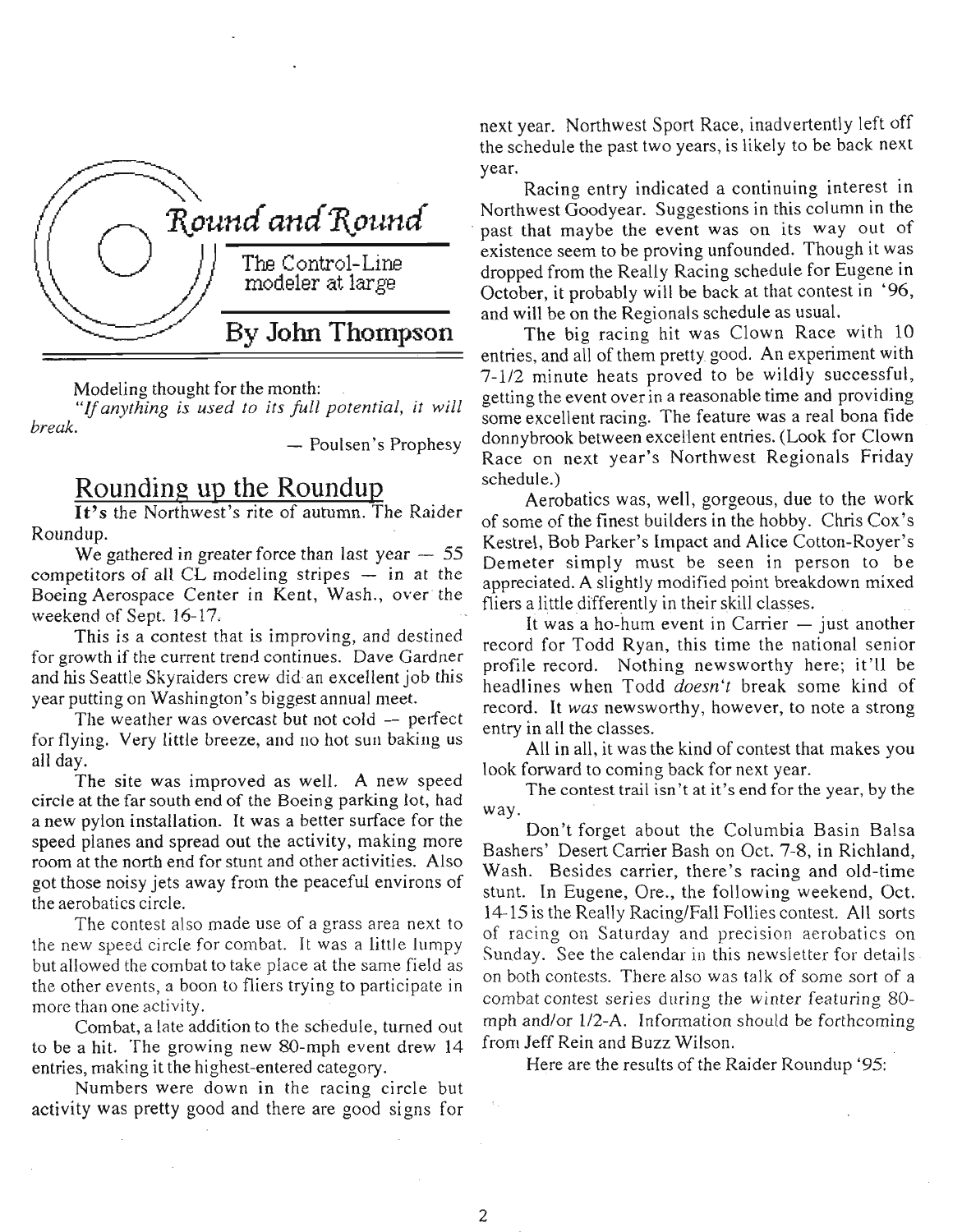$RECORD$  RATIO SPEED  $-$  NATIONAL (10 entries) 1. Chuck Schuette (.21 sport)  $-$  140.46 mph, 91% 2. Dick Salter (jet)  $-173.17$  mph, 89% 3. Todd Ryan (Formula  $40$ )  $- 121.49$  mph  $84\%$ 4. Bob Einhaus (jet)  $-158.53$  mph,  $81\%$ RECORD RATIO SPEED - NORTHWEST (5 entries) 1. Chris Sackett (.21 proto)  $-123.58$ ; mph,  $102\%$ 2. Chuck Schuette ( $1/2$ -A proto) - 88.29mph, 99.4% 3. Roy Fletcher (.21 proto)  $-114.53$  mph, 95% 4. Euan Edmonds (.21 sport)  $-$  106.15 mph, 7 $\frac{1}{6}$ % MOUSE RACE CLASS I (6 entries) 1. Ron Salo  $-6:11$ 2. Stephen  $Cox - 6:22$ 3. James  $Cox - DNF$  feature  $4.$  John Thompson  $-3:15$  heat NORTHWEST GOODYEAR (3 entries) 1. Tom Strom  $- 14:58$ 2. Rich McConnell  $- 17:14$ 3. Euan Edmonds - DO. NORTHWEST SUPER SPORT RACE (4 entries) 1. Todd Ryan  $-8:06$ 2. John Thompson  $-12:28$ 3. Frank Boden - DO 4. Rich McConnell  $-6:30$  heat FLYING CLOWN RACE (10 entries) 1. Todd  $Ryan - 269$  laps  $2.$  Mike Connors  $-248$  laps 3. Stephen  $Cox - 190$  laps 4. Bill A. Darkow  $-112$  lap 7.5 minute heat .15 NA VY CARRIER (8 entries) 1. Todd Ryan  $-210.89$  points 2. Shawn Parker - 181.34  $3.$  Bill Darkow  $-181.21$ 4. Rich McConnell  $-$  78.5 PROFILE NA VY CARRIER (9 entries) 1. Todd Ryan  $-$  295.73 points (national senior record) 2. Alan Olsen  $-233.12$ 3. Shawn Parker  $-211.64$ 4. Euan Edmonds - 198.92 CLASS lIII NA VY CARRIER (8 entries) 1. Loren Howard  $-$  322.24 points 2. Roy Beers  $(11) - 206.66$ 3. Roy Beers  $(I) - 174.6$ 4. Mike Potter - 171.15 1/2- A COMBAT (9 entries) 1. Dick Salter 2. Buzz Wilson 3. Tim Strom 4. Not listed in official results

80-MPH COMBAT (14 entries) 1. John Thompson 2. Jeff Rein 3. Howard Rush 4. David Burdick OLD-TIME STUNT (6 entries) 1. Bob Emmett  $-280$  points 2. Chris Cox  $-278$ 3. Rich McConnell - 257 4. Mike Conner  $-232.5$ CLASSIC STUNT (7 entries) 1. Don McClave - 549 points 2. Paul Walker  $-437.5$ 3. Joe Dill  $-489$ 4. Pete Peterson - 479 BEGINNER PRECISION AEROBATICS (2 entries) 1. Thorin Brown  $-135$  points. 2. Nick Stratis  $-$  83. INTERMEDIATE PRECISION AEROBATICS (4 entries) 1. Mike Conner - 406 points 2. John Brama  $-401$ 3. Barry Shandel  $-397.5$ 4. Rich McConnell - 355 ADVANCED PRECISION AEROBATICS (7 entries) 1. Joe Dill  $-479.5$  points 2. Alice Cotton-Royer  $-454.5$ 3. Pete Peterson  $-450$ 4. Bob Emmett  $-438$ EXPERT PRECISION AEROBATICS (5 entries) 1. Chris  $Cox - 506$ 2. Jack Pitcher  $-499.5$ 3. Bob Parker  $-460.5$ 4. John Leidle  $-461$ SPORT SCALE (2 entries) 1. Nick Stratis  $-382$ 2. Bob Parker  $-324$ PROFILE SCALE (1 entry) 1. Shawn Parker JUNIOR STANDINGS (4 juniors competing) 1. Stephen  $Cox - 14$  points  $2.$  Euan Edmonds  $-9$ 3. James  $Cox - 8$ 4. Thorin Brown  $-1$ *Comments or contributions to the* Round & Round *column can be sent to John Thompson at 295 W. 38th Ave., Eugene, OR 97304. E-mail at* JohnT4051@aol.com. *Atfake sure to mention that your contribution isfor* Round & Round.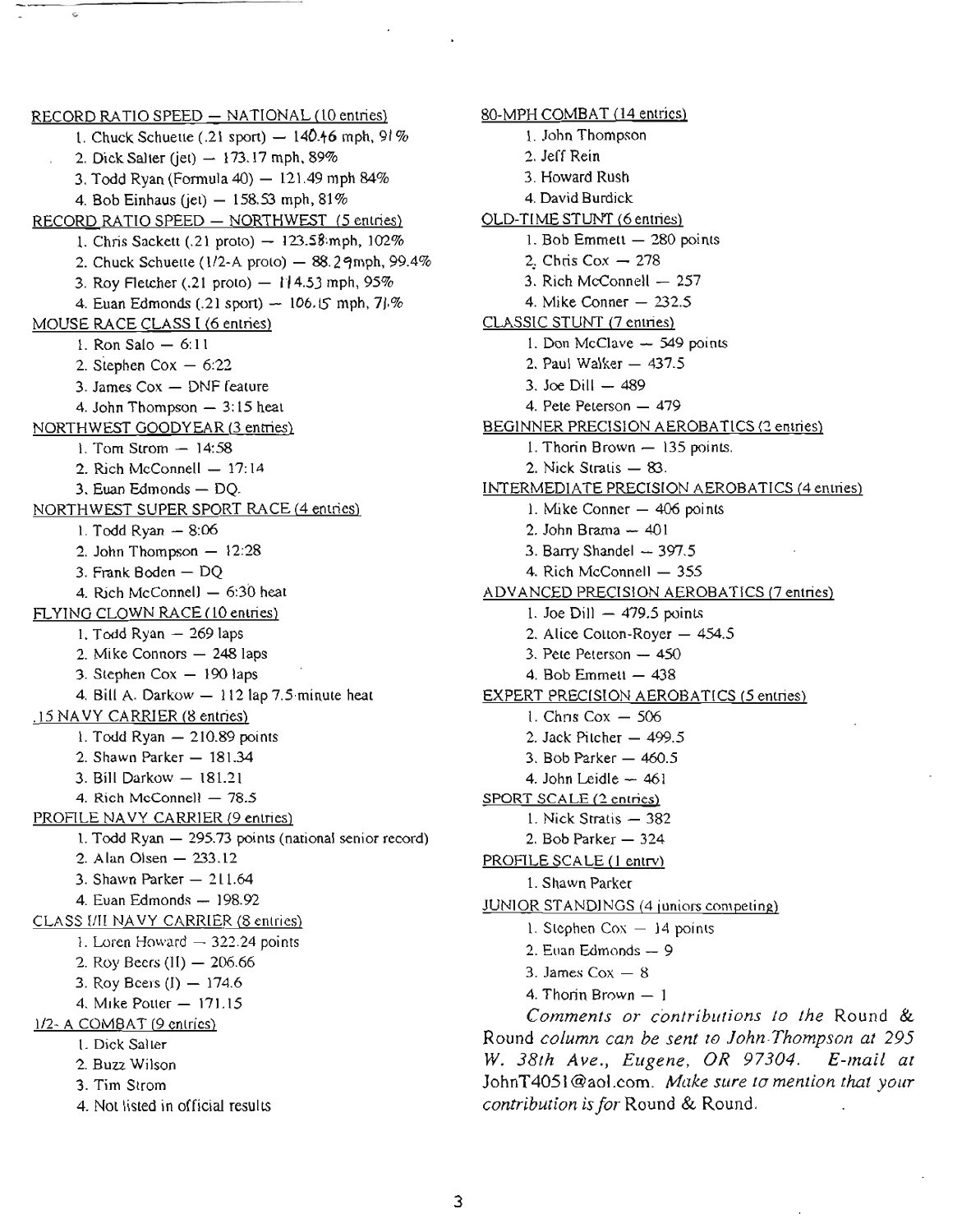**NW Competition Standings** 

Flying Lines' compilation of event placings by Northwest modelers competing in Northwest region contests

#### MEETS SCORED:

MARCH 18, RICHLAND, WASH APRIL 15, KENT, WASH. MAY 6 & 7. RICHLAND, WASH. MAY 26-28, EUGENE, OREGON JUNE 17, RICHLAND, WASH. JUNE 24 & 25, KENT, WASH. JULY 8-15, NATIONALS JULY 29 & 30, RICHMOND, BC SEPT 2 & 3, RICHMOND, BC SEPT 16 & 17, KENT, WASH.

#### .15 CARRIER (7 CONTESTS, 28 ENTRIES)

| 1) TODD RYAN  19 |  |
|------------------|--|
|                  |  |
|                  |  |
|                  |  |
|                  |  |
|                  |  |
|                  |  |

#### PROFILE CARRIER (7 CONTESTS, 43 ENTRIES)

| 1) TODD RYAN  28   |  |
|--------------------|--|
| 2) ALAN OLSEN  17  |  |
|                    |  |
| 4) TERRY MILLER10  |  |
| 5) EUAN EDMONDS  8 |  |

#### CLASS I CARRIER (5 CONTESTS, 15 ENTRIES)

| 3) LOREN HOWARD 4  |  |
|--------------------|--|
|                    |  |
| 5) EUAN EDMONDS  1 |  |

#### CLASS II CARRIER (2 CONTEST, 9 ENTRIES)

| 1)<br>$\mathbf{2}$<br>3)<br>4) | LOREN HOWARD 4<br><b>JAMES DRURY 1</b>                                                     |                                  |
|--------------------------------|--------------------------------------------------------------------------------------------|----------------------------------|
|                                | OVERALL CARRIER                                                                            |                                  |
|                                | (25 CONTESTS, 106 ENTRIES)                                                                 |                                  |
| 1)<br>2)<br>3)<br>4)<br>5)     | TODD RYAN<br>ALAN OLSEN<br><b>JOHN HALL</b> .<br>ROY BEERS<br>EUAN EDMONDS<br>LOREN HOWARD | 54<br>27<br>23<br>22<br>16<br>16 |
| 7)                             | <b>BILL DARKOW</b> .                                                                       | 13                               |
| 8)                             | TERRY MILLER                                                                               | 10                               |
| 9)                             | <b>SHAWN PARKER</b>                                                                        | $\overline{7}$                   |
| 10)                            | MIKE HAZEL                                                                                 | 5                                |
|                                | MIKE POTTER                                                                                | 5                                |
|                                | RICHARD McCONNELL                                                                          | 5                                |

### 1/2 A COMBAT

(3 CONTESTS, 30 ENTRIES)

| 1) JEFF REIN 21   |  |
|-------------------|--|
| 2) DICK SALTER 17 |  |
| 3) TIM STROM 14   |  |

- 4) TWEED MANLEY .........................10
- 5) NORM McFADDEN 9

#### 80 MPH COMBAT (2 CONTESTS, 25 ENTRIES)

| 1) HOWARD RUSH 25    |  |
|----------------------|--|
|                      |  |
| 3) JOHN THOMPSON  14 |  |
| 4) DAVID BURDICK  11 |  |

5) KEN BURDiCK..................... 9

#### AMA SLOW COMBAT (2 CONTESTS, 12 ENTRIES)

| 3) DONALD STEWART2 |                  |
|--------------------|------------------|
|                    | 4) ROBERT SMITH3 |

#### AMA FAST CQMBAT (4 CONTESTS, 29 ENTRIES)

| 1) NORM McFADDEN22 |  |
|--------------------|--|
| 2) KEN BURDICK16   |  |
| 3) TOM STROM15     |  |
| 4) JIM GREEN13     |  |
| 5) GARY HARRIS 10  |  |

#### OVERALL COMBAT (14 CONTESTS, 110 ENTRIES)

| 2)  | NORM McFADDEN 31    |  |
|-----|---------------------|--|
| 3)  |                     |  |
|     |                     |  |
| 5)  |                     |  |
| 6). | DICK SALTER 17      |  |
|     |                     |  |
|     |                     |  |
|     | 9) JOHN THOMPSON 14 |  |
|     |                     |  |

#### . CLASS I MOUSE RACE (6 CONTESTS, 48 ENTRIES)

| 1) RON SALO17                    |  |
|----------------------------------|--|
| 2) WILL NAEMURA13                |  |
| 3) STEPHEN COX12                 |  |
|                                  |  |
| 5)    NATHAN ST. JOHN ………………   8 |  |
|                                  |  |

#### CLASS II MOUSE RACE (1 CONTEST, 6 ENTRIES)

|  | 2) JEFF CLEAVER |  |
|--|-----------------|--|

#### NORTHWEST GOODYEAR (4 CONTESTS, 15 ENTRIES)

| 1)<br>2)<br>3)<br>4)<br>5) | JOE RICE<br>6<br><b>JULIE RICE</b><br>5<br>EUAN EDMONDS<br>4<br>TOM STROM<br>3<br>RICH McCONNELL<br>2                            |
|----------------------------|----------------------------------------------------------------------------------------------------------------------------------|
|                            | <u>AMA GOODYEAR</u><br>(4 CONTESTS, 19 ENTRIES)                                                                                  |
| 1)<br>3)                   | JOE RICE<br>2<br>EUAN EDMONDS<br>2<br>JULIE RICE<br>1<br>TODD RYAN<br>1                                                          |
|                            | <b>AMA RAT RACE</b><br>(2 CONTESTS, 11 ENTRIES)                                                                                  |
| 1).                        | JEFF CLEAVER <b>COMMITMENT</b><br>1                                                                                              |
|                            | AMA SLOW RAT RACE<br>(3 CONTEST, 17 ENTRIES)                                                                                     |
| 1)<br>$\dot{2)}$           | JEFF CLEAVER<br>2<br>TODD RYAN                                                                                                   |
|                            | NORTHWEST SPORT RACE<br>(3 CONTESTS, 18 ENTRIES)                                                                                 |
| 1)<br>2)<br>3)<br>4)<br>5) | RON SALO14<br>TODD RYAN<br>9<br>CHRIS COX<br>5<br><b>HENRY HAJDIK</b><br>3<br><b>JULIE RICE</b><br>2<br><b>RICK MEADOWS</b><br>2 |
|                            | NORTHWEST SUPER SPORT                                                                                                            |
|                            | <u>RACE</u><br>(3 CONTESTS, 12 ENTRIES)                                                                                          |
| 1)<br>2)<br>3)<br>5)       | TODD RYAN9<br>NITROHOLICS TEAM 4<br>TODD FISHER3<br>JOHN THOMPSON3<br>JEFF CLEAVER2                                              |
|                            | NORTHWEST FLYING CLOWN<br>RACE                                                                                                   |
|                            | (5 CONTESTS, 35 ENTRIES)                                                                                                         |
|                            |                                                                                                                                  |

| 2) BILL DARKOW19 |  |
|------------------|--|
| 3) MIKE CONNER14 |  |
|                  |  |
|                  |  |
|                  |  |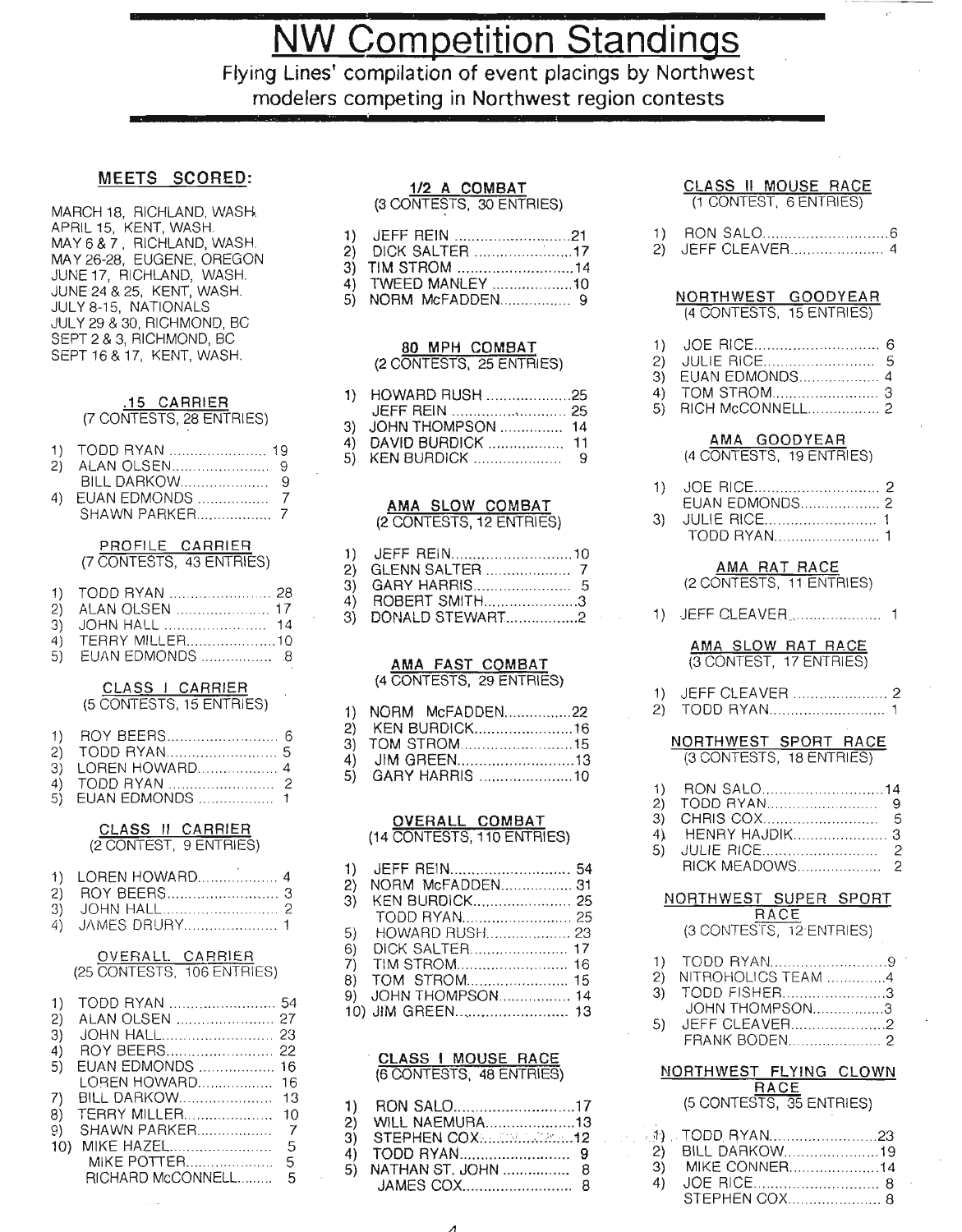#### OVERALL RACING (35 CONTESTS, 214 ENTRIES)

| 1)<br>2)<br>3)<br>4)<br>5)<br>6)<br>7)<br>8)<br>9) | TODD RYAN52<br>RON SALO37<br><b>JULIE RICE22</b><br>STEPHEN COX20<br>BILL DARKOW19<br>MIKE CONNER14<br>WILL NAEMURA13<br>CLEAVER TEAM11<br>EUAN EDMONDS 10<br>OVERALL SPEED |  |
|----------------------------------------------------|-----------------------------------------------------------------------------------------------------------------------------------------------------------------------------|--|
|                                                    | (36 CONTESTS, 209 ENTRIES)                                                                                                                                                  |  |
| 1)<br>2)<br>3)<br>4)<br>5)<br>6)<br>8)             | CHUCK SCHUETTE34<br>BOB SPAHR30<br>TODD RYAN21<br>CHRIS SACKETT19<br>JERRY THOMAS 11<br>8<br>8<br><b>WILL NAEMURA</b>                                                       |  |

10) BOB EINHAUS............... 7

OVERALL SCALE (6 CONTESTS, 19 ENTRIES)

**SHAWN PARKER...................... 1** 

#### OLD TIME STUNT (6 CONTESTS, 39 ENTRIES)

1) BOB EMMETT........................19 2) DON MCCLAVE.......................12 3) RICH MCCONNELL. 9 4) MIKE CONNER 7 5) CHRIS COX 5

#### CLASSIC STUNT (4 CONTESTS, 37 ENTRIES)

| 3) PAUL WALKER 6 |  |
|------------------|--|
| PETE PETERSON 4  |  |

#### PRECISION AEROBATICS (16 CONTESTS, 136 ENTRIES)

| 1) JOHN LEIDLE27  |  |
|-------------------|--|
| 2) CHRIS COX26.5  |  |
| 3) BOB PARKER23.5 |  |
| 4) GARY NELSON15  |  |
| PAUL WALKER15     |  |

#### OVERALL STUNT (28 CONTESTS, 238 ENTRIES)

| 1) | DON MCCLAVE47            |  |
|----|--------------------------|--|
| 2) | CHRIS COX31.5            |  |
| 3) | JOHN LEIDLE31            |  |
| 4) | PAUL WALKER25            |  |
| 5) | BOB PARKER23.5           |  |
| 6) | BOB EMMETT23             |  |
| 7) | GARY NELSON20            |  |
| 8) | <b>MIKE CONNER17</b>     |  |
|    |                          |  |
|    | 10) ALICE COTTON-ROYER11 |  |
|    | KARL BROWN11             |  |
|    |                          |  |

ED. NOTE: The following piece was written by Bill Darkow, and was specifically directed to Joe Just, with copy for FLYING LINES.

Dear Joe, You probably are genuinely "perplexed as to why so many of the carrier flyers in the Northwest were absent" (from the Nationals). As one of the "at least seven or eight that were obvious with their absence" (and whose absence was probably a great relief to some) I can give you only my own reasons.

However, I believe you offended all of us when you suggested in you FLYING LINES Hook Nook column that we were scared off by the "pros". You then compounded your offense by blaming our "distrust" and bad attitude toward the Navy Carrier Society for our low tumout. You are partly right on that one.

Fear of performing poorly and/or not winning a prize had nothing to do with my decision to stay home nor, I'm sure, were any of the others too frightened to compete.

Since you know us by name, why don't you ask each of us straight out why we wren't there instead of criticizing and accusing us? Could it be that you really don't want to hear our reasons? Is the leadership of the NCS unwilling to examine its attitudes, review its priorities and change its practices to attract our participation? Or is it the NCS position that either play it "their way" or stay home? If so. it certainly looks as if "they" got "their way" - an event to "themselves".

You could accuse me of sulking at home because I wouldn't be allowed to fly my autogyro in Carrier. However, that wasn't the main reason I stayed home.

As proof of that, I offer the fact that I flew Class I, Profile and .15 at the Regionals shortly after my proposal to permit autogyros to fly in Profile was voted down by the CLCB in a tie vote. The best I could manage was a 4th in .15. However, I had a great time with my fellow Carrier flyers from the Northwest - most of them the same "seven or eight" you have so unfairly criticized.

I have strongly promoted innovation, diversity, increased interest and greater participation in Carrier and been hammered down long and hard by the NCS because I didn't do it "their way".

I stayed away from the Carrier Nationals simply because I knew I couln't have a good time with those who are -dedicated mainly to winning trophies and setting records - and those who swung that hammer in a fanatical defense of the status quo. I f there was any fear involved, it was the fear of being offended and giving further offense.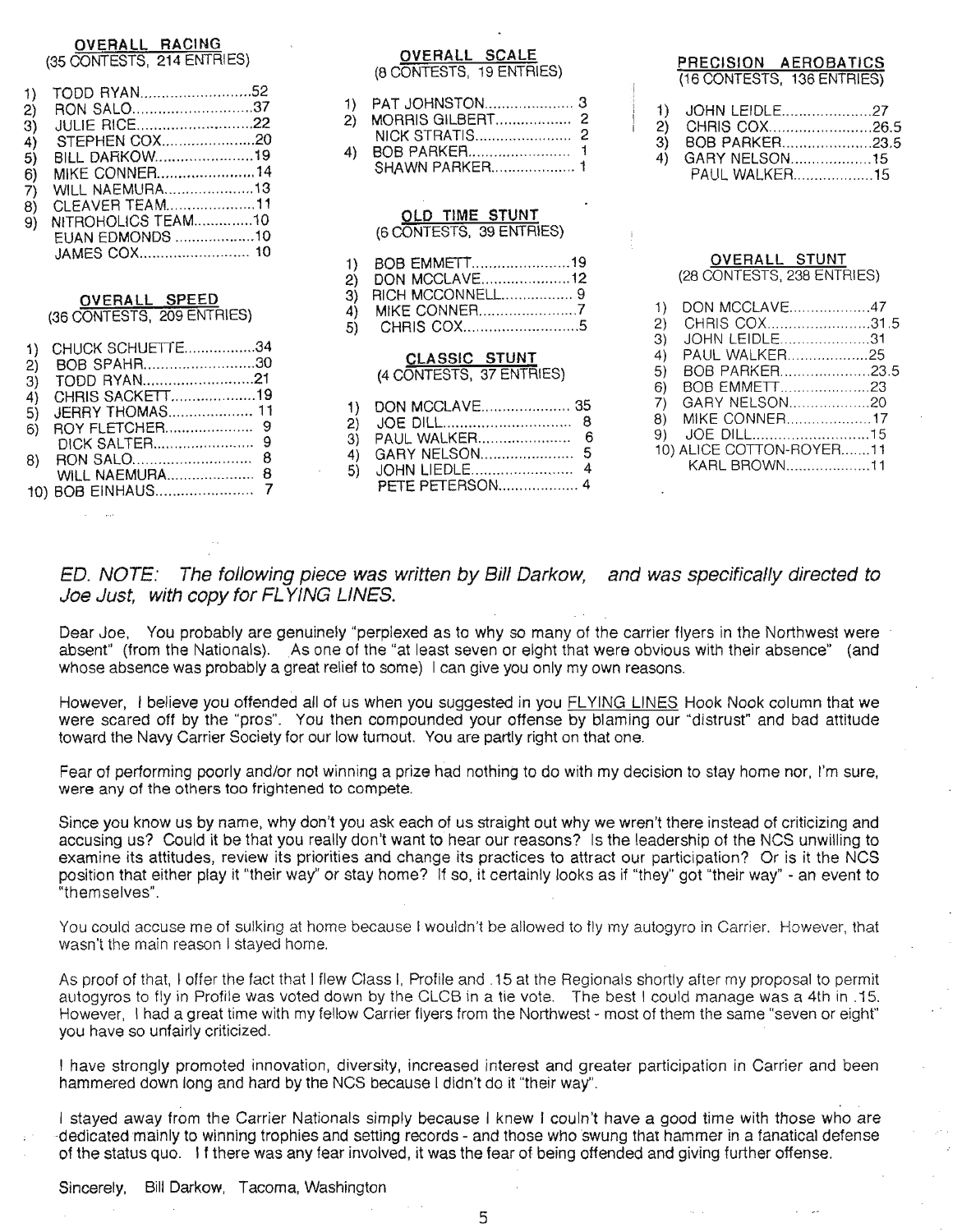**Northwest Competition Records**



Record performances established between Northwest CL modelers in sanctioned competition

Three new marks to report on: At the Labor day Can-Am Speed Champs, Chuck Schuette turned 92+ in 1/2 A Profile Proto, beating Bob Spahr's short-lived record by four mph. At the Raider'Roundup in Kent, Chris Sackett turned 123+ in the .21 Proto event, taking back the record from Roy Fletcher. And over in the Carrier circle, Todd Ryan turned a 295+ point performance in the Profile class. This blasted his old mark set earlier this year by 30 points. This new mark has also been submitted for a National record in the Senior age class. Congratulations, all!

| ⋇<br>⋇   | 1/2 A SPEED<br>A SPEED<br>B SPEED<br>D SPEED<br>JET SPEED<br>FORMULA 40 SPEED<br>21 SPORT SPEED<br>FAI SPEED<br>1/2 A PROFILE PROTO<br>21 PROTO SPEED                                                                                                   | 99.78<br>184.16<br>158.53<br>183.41<br>196.64<br>153.13<br>147.97<br>179.31<br>92.56<br>123.58 | BRUCE DUNCAN<br>BOB SPAHR<br>RON SALO<br>BOB SPAHR<br>JERRY THOMAS<br>MARTY HIGGS<br>CHUCK SCHUETTE<br>CHRIS SACKETT<br>CHUCK SCHUETTE<br>CHRIS SACKETT | $5 - 29 - 94$<br>$7 - 11 - 95$<br>$7 - 13 - 95$<br>$7 - 14 - 95$<br>$8 - 8 - 93$<br>$6 - 26 - 94$<br>$9 - 12 - 93$<br>$7 - 11 - 95$<br>$9 - 2 - 95$<br>$9 - 17 - 95$     | EUGENE, OREGON<br>RICHLAND, WASH.<br>RICHLAND, WASH.<br>RICHLAND, WASH.<br>RICHMOND, B.C.<br>RICHMOND, B.C.<br>KENT, WASHINGTON<br>RICHLAND, WASH.<br>COQUITLAM, B.C.<br>KENT, WASHINGTON |
|----------|---------------------------------------------------------------------------------------------------------------------------------------------------------------------------------------------------------------------------------------------------------|------------------------------------------------------------------------------------------------|---------------------------------------------------------------------------------------------------------------------------------------------------------|--------------------------------------------------------------------------------------------------------------------------------------------------------------------------|-------------------------------------------------------------------------------------------------------------------------------------------------------------------------------------------|
|          | MOUSE RACE I -50 LAP<br>MOUSE RACE I -100 LAP<br>MOUSE RACE II -75 LAP<br>MOUSE RACE II -200 LAP<br>AMA SCALE RACE -70 LAP<br>AMA SCALE RACE -140 LAP<br>NW GOODYEAR -70 LAP<br>NW GOODYEAR -140 LAP<br>SLOW RAT RACE -70 LAP<br>SLOW RAT RACE -140 LAP | 2:43<br>5:23<br>3:40<br>10:04<br>3:25<br>8:48<br>4:12<br>8:01<br>3:10<br>6:38                  | JOE RICE<br>CLEAVER/CLEAVER<br>DAVE GREEN<br>HAZEL/THOMPSON<br>MARTY HIGGS<br>JOE RICE<br>JOE RICE<br>JULIE RICE<br>HAZEL/THOMPSON<br>HAZEL/THOMPSON    | $10 - 3 - 92$<br>$10 - 16 - 93$<br>$5 - 24 - 86$<br>$9 - 19 - 87$<br>$7 - 20 - 89$<br>$7 - 17 - 93$<br>$5 - 30 - 93$<br>$5 - 27 - 95$<br>$5 - 30 - 93$<br>$10 - 17 - 92$ | RICHLAND, WASH.<br>EUGENE, OREGON<br>EUGENE, OREGON<br>KENT, WASHINGTON<br>RICHLAND, WASH.<br>LAWRENCEVILLE, IL<br>EUGENE, OREGON<br>EUGENE, OREGON<br>EUGENE, OREGON<br>EUGENE, OREGON   |
|          | AMA RAT RACE -70 LAP<br>AMA RAT RACE -140 LAP<br>FAI TEAM RACE -100 LAP<br>FAI TEAM RACE -200 LAP<br>NW SPORT RACE -70 LAP<br>NW SPORT RACE -140 LAP<br>NW SUPER SPORT -70 LAP<br>NW SUPER SPORT -140 LAP 7:03<br>FLYING CLOWN RACE, LAPS: 280          | $- - - -$<br>6:32<br>3:36<br>7:40<br>4:00<br>8:48<br>3:14                                      | --------------<br>HAZEL/THOMPSON<br>KNOPPI/McCOLLUM<br>KNOPPI/McCOLLUM<br>BRUCE DUNCAN<br>TODD RYAN<br>DAVE GREEN<br>DAVE GREEN<br>TODD RYAN            | $- - - - - - - - -$<br>$10 - 22 - 94$<br>$6 - 84$<br>$6 - 84$<br>$5 - 12 - 87$<br>$10 - 8 - 94$<br>$4 - 13 - 86$<br>$3 - 8 - 87$<br>$5 - 06 - 95$                        | ---------------<br>EUGENE, OREGON<br>SHANGHAI, CHINA<br>SHANGHAI, CHINA<br>RICHMOND, B.C.<br>RICHLAND, WASH.<br>PORTLAND, OREGON<br>PORTLAND, OREGON<br>RICHLAND, WASH.                   |
| <b>*</b> | CLASS I CARRIER<br>CLASS II CARRIER<br>PROFILE CARRIER<br>.15 CARRIER                                                                                                                                                                                   | 318.30<br>330.25<br>295.73<br>211.32                                                           | ROY BEERS<br>ORIN HUMPHRIES<br>TODD RYAN<br>TODD RYAN                                                                                                   | $9 - 13 - 86$<br>$9 - 19 - 87$<br>$9 - 16 - 95$<br>$5 - 07 - 95$                                                                                                         | KENT, WASHINGTON<br>KENT, WASHINGTON<br>KENT, WASHINGTON<br>RICHLAND, WASH.                                                                                                               |
|          | AMA ENDURANCE                                                                                                                                                                                                                                           | 18:37                                                                                          | WESLEY MULLENS                                                                                                                                          | $8 - 15 - 87$                                                                                                                                                            | KENT, WASHINGTON                                                                                                                                                                          |

records as. of 9-18-95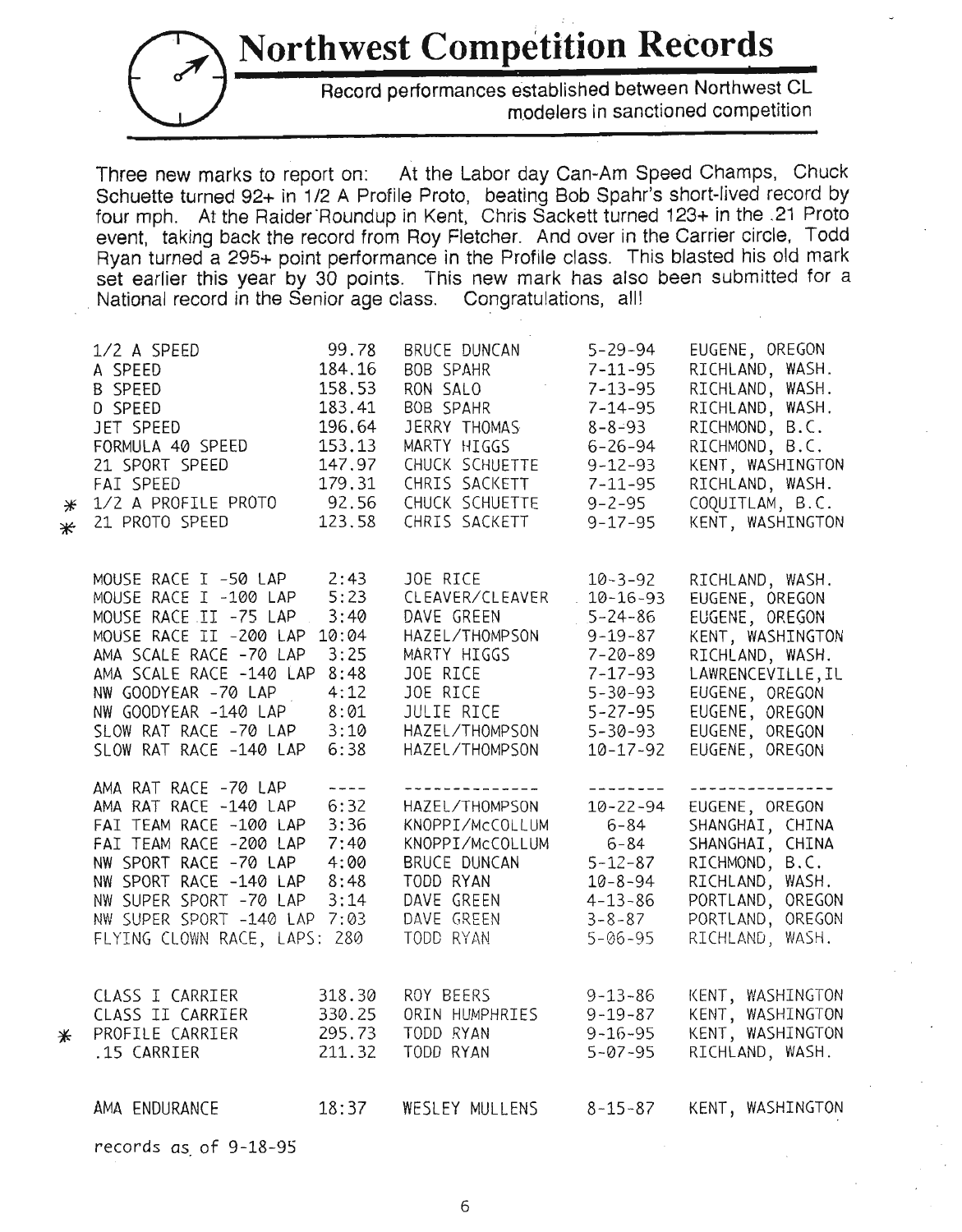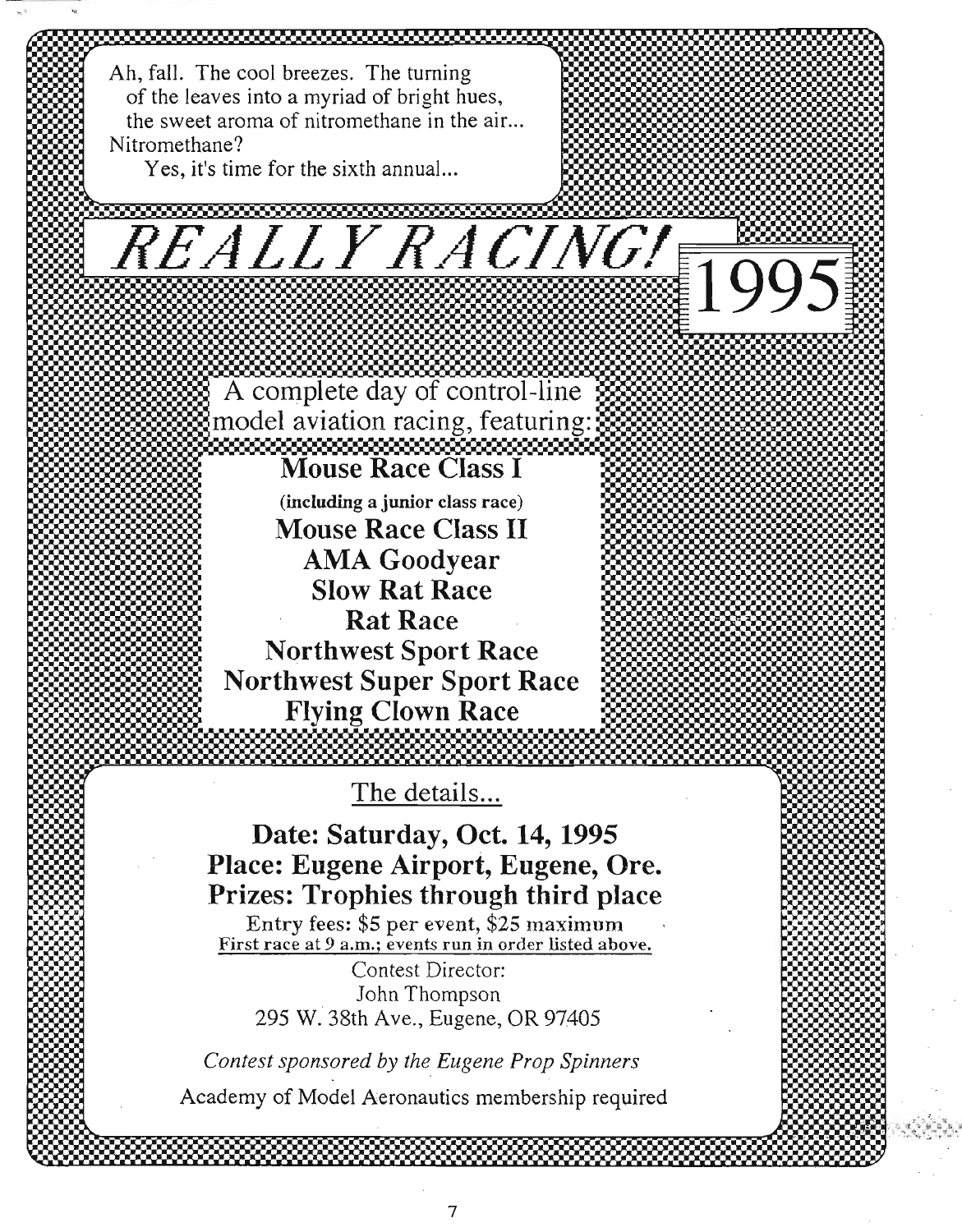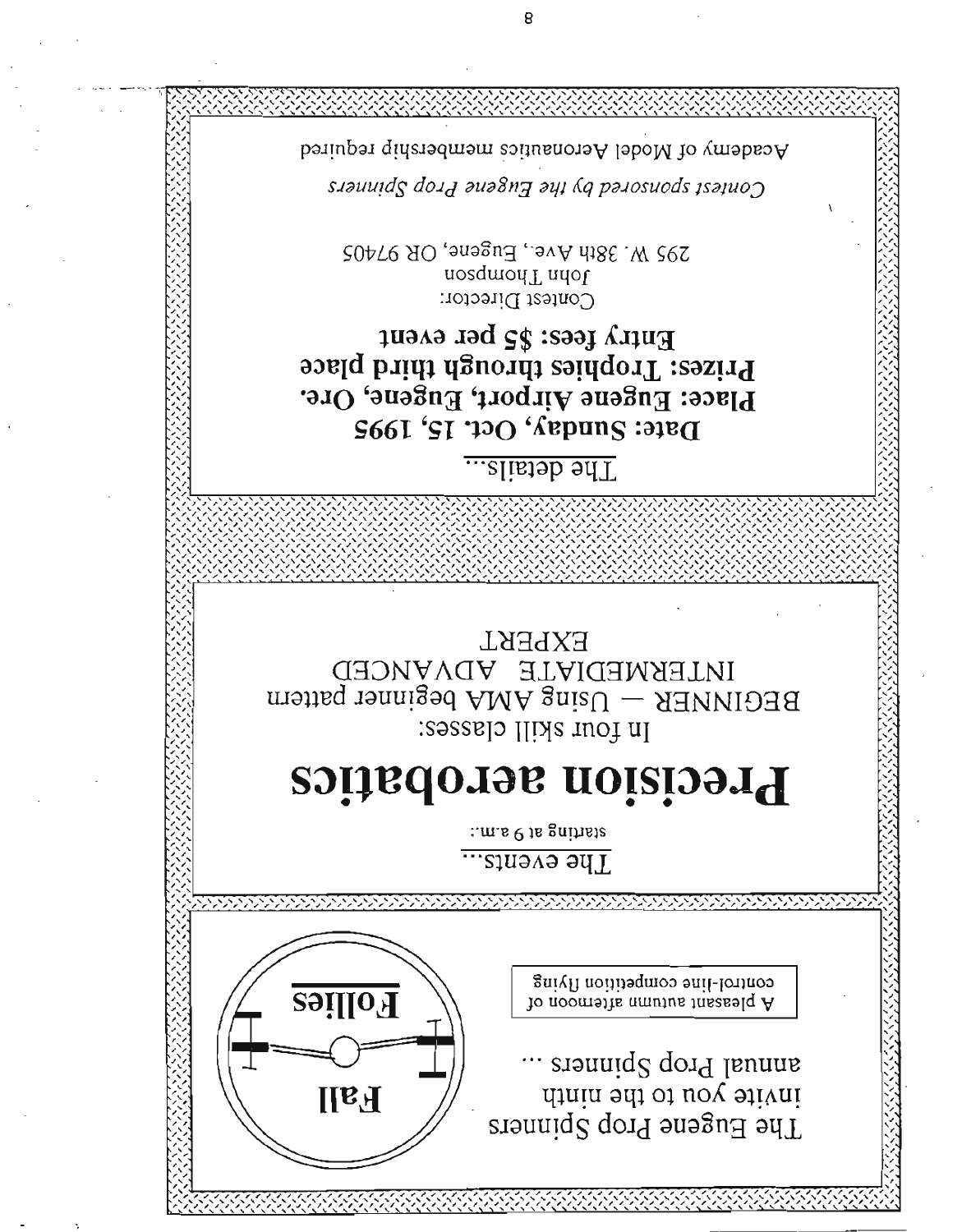

# COLUMBIA BASIN BALSA BASHERS PRESENT....

# $DESERT$  *CARRIER BASH VI*

OCTOBER 7TH AND 8TH, 1995 HORN RAPIDS ATHLETIC COMPLEX Richland WA

Even ts will be: OCTOBER 7th

| CLI Mouse         | (ISO) | $9:30$ am |
|-------------------|-------|-----------|
| N.W. Flying Clown | (ISO) | 10:30 am  |
| N.W. Sport        | (ISO) | 1:00 pm   |

OCTOBER 8TH

| $9:00$ am  |
|------------|
| to 4:00 pm |
|            |

Carrier Deck Open Practice 9:00 am to 4:00 pm Saturday Competition 9:00 am to 4:00 pm Sunday

Trophies to Third Place CD: joe just (509) 837-5983 .Sponsor: Columbia Basin Balsa Bashers .. Entry Fee: \$5.00 per even t

6 attempts per plane - enter as many planes as you wish \*\* ANY OTS eligible plane or any profile flying OTS 1952 pattern